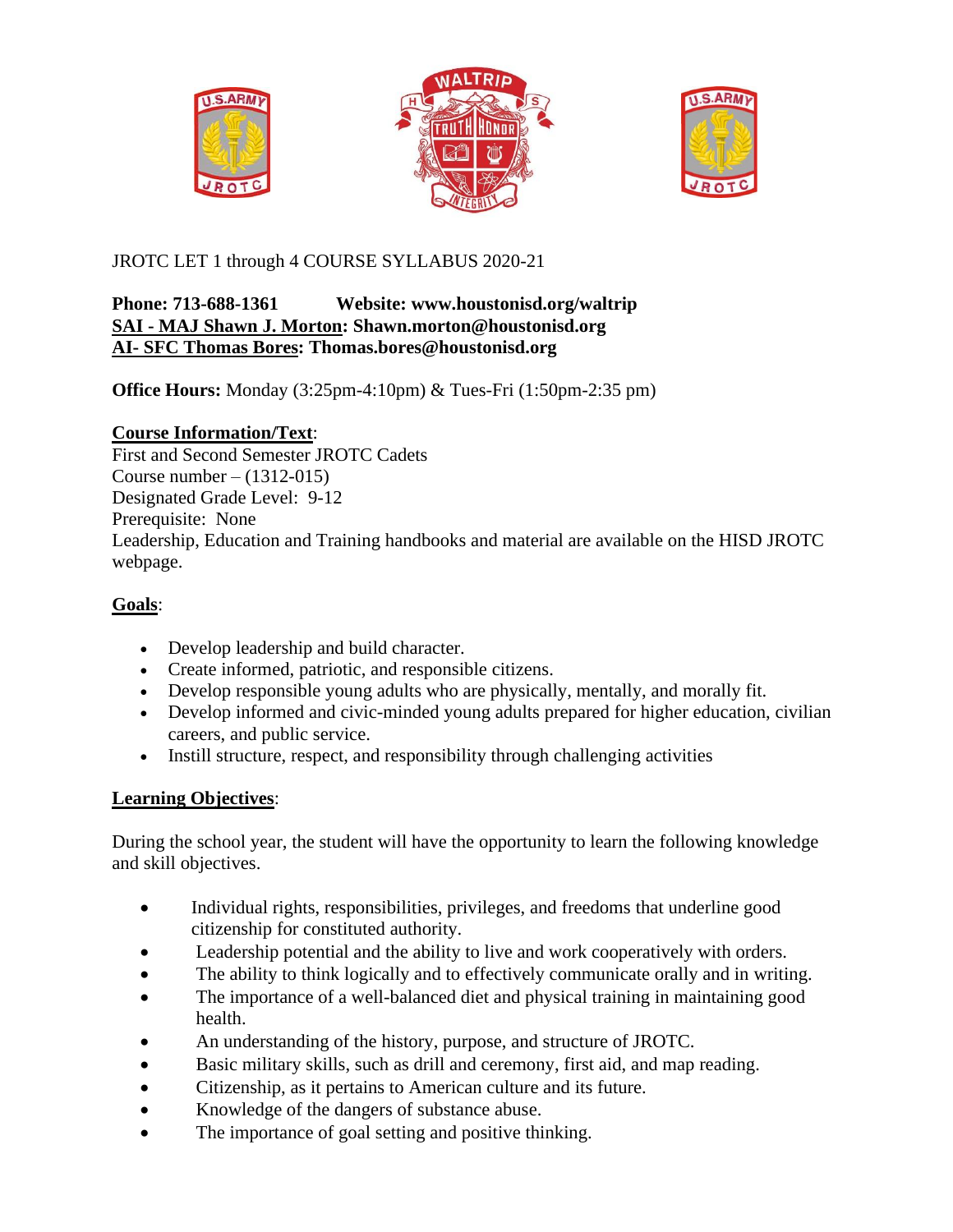- Personal traits
- Teamwork and group dynamics.
- Community services

## **Uniforms**:

As a part of JROTC each cadet will be required to wear a uniform. Proper wear of the uniform is a part of the cadet's grade and the weekly inspection will occur on Mondays of each week. The uniform consists of an Army Service Uniform; pants, shirt, jacket, belt/buckle, beret and black shoes. Physical Training Uniforms are required for activities and after-school (color guard, drill team, orienteering team, etc.). **Lost uniforms or uniforms damaged or destroyed through neglect will be the student's responsibility to replace**.

The uniform will be returned to Major Morton/SFC Bores at the end of the school year. Cadets will be issued a uniform by the third week of school and are expected to be in complete uniform for their first uniform inspection after the 1st 6 weeks of school year 2020-2021 due to COVID-19 restrictions.

Cadets will also be issued a JROTC PT shirt. These are at no cost to the cadets.

## **Uniform Policy**:

Wearing of the Cadet uniform is a vital part of a Cadet's evaluation during the school year. The Cadet is responsible to keep a clean, neat, and serviceable uniform. Also, the Cadet is responsible to wear this uniform when directed by the chain of command. The wearing of the uniform is required, normally once per week, usually on Mondays. On Thursdays and Fridays, the cadets will need to wear their PT uniforms *shirts and shorts*. *The uniform inspection grade constitutes 25 percent of the Cadet's overall grade.*

- **Cadets cannot wear facial piercings and males cannot wear earrings while in uniform.**
- **Female's hair must be off the shoulders in a bun and they must use rubber bands and hair pins/barrettes that match hair color. No feathers or colored hair like pink, purple, etc. while in uniform; and no fingernail polishes, except clear.**
- **Males must have their hair off shoulders and ears while in uniform. If selected to be on a team they must have a military haircut.**
- *ALL LEADERS ARE REQUIRED TO BE ON A SPECIAL TEAM.* **Failure to be on a special team (color guard, drill team, etc.) will result in removal from their leadership position.**

## **Discipline:**

Cadet discipline is a cornerstone of the JROTC program; conduct and behavior standards are reinforced through following the policy of the RAMS battalion and classroom rules, as well as, the "Cadet Creed". These policies are in effect for all classes always. If a cadet violates these policies in any of their courses, and a cadet in a leadership position views the violation, that leader will complete a merit tracker and turn it in to the instructors for disciplinary action.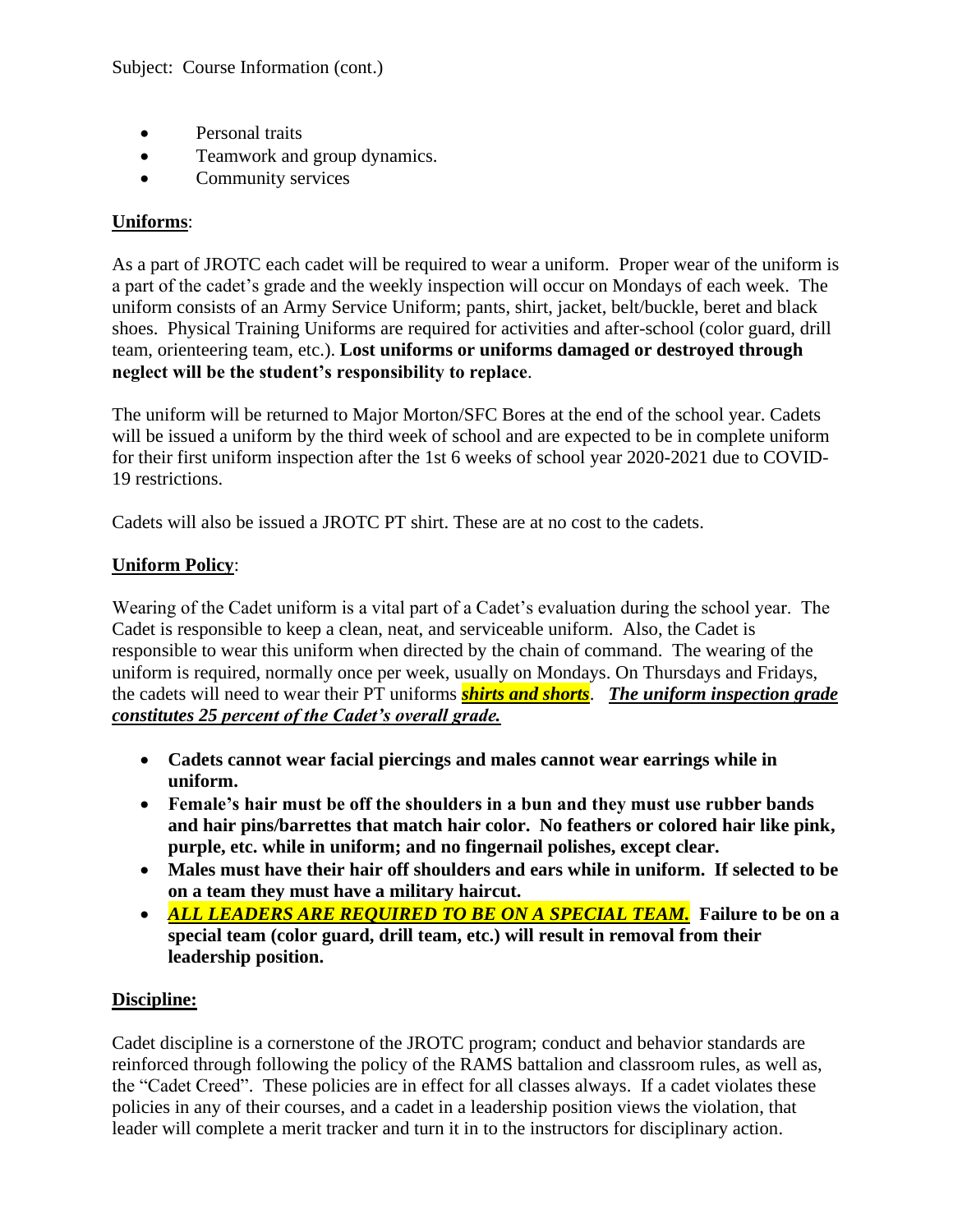Physical Fitness is a part of JROTC and reminders of cadet standards are enforced through physical fitness standards complying with the Fitness Gram for the cadet's age group.

## **Grading Policy**:

A numerical grade will be given for JROTC assignments using the following grading scale:

100 - 91 A  $90 - 81 B$  $80 - 70 C$ 69 - Below Fail

Students that are not in attendance on uniform day will wear their uniform on the next school day to receive full credit. The following areas will be used to compute six-week grade average.

| Attendance/Participation Grade                          | 20%        |
|---------------------------------------------------------|------------|
| Tests, reports, wearing of the uniform, written or oral | 50%        |
| Quizzes                                                 | 30%        |
|                                                         | Total 100% |

## **Supplies, Materials, and Equipment**:

**Each cadet will be required to have their computer for use in the JROTC Classroom.** Each cadet will receive a grade based on their active participation and daily work contained in the computers.\*\* Failure to prepare for class; will result in a deduction for participation. \*\*

**Tutoring**: (Mandatory-2 times a week/30 minutes). Students requiring additional academic assistance, can do so by contacting the Instructors during their office hours.

## **Classroom Behavior:**

- Be on time for class and at your seat/computer when the tardy bell rings (Beginning of class time for online learning).
- Prior to the start of class daily; **All** cadets will recite the **"Cadet Creed"!**
- Bring all materials each day.
- Read the class information board at least once weekly.
- Respect yourself, your classmates, and the JROTC Instructor and all school faculties.
- Take care of your personal needs (bathroom, locker visit, etc.) prior to class.
- Listen carefully and follow all instructions related to subject matter.
- Stay in your seat and on task as appropriate when not actively engaged in activities that require movement/collaboration.
- **NO** Food, drinks or chewing gum in class.
- Stay up to date on current events by visiting the HISD HUB.
- Participate in classroom discussion and projects; Daily!
- **Wear your uniform when directed to do so!!!!**

*JROTC Uniform Policy: Due to the virtual instruction; Uniform issue and wear will be determined!*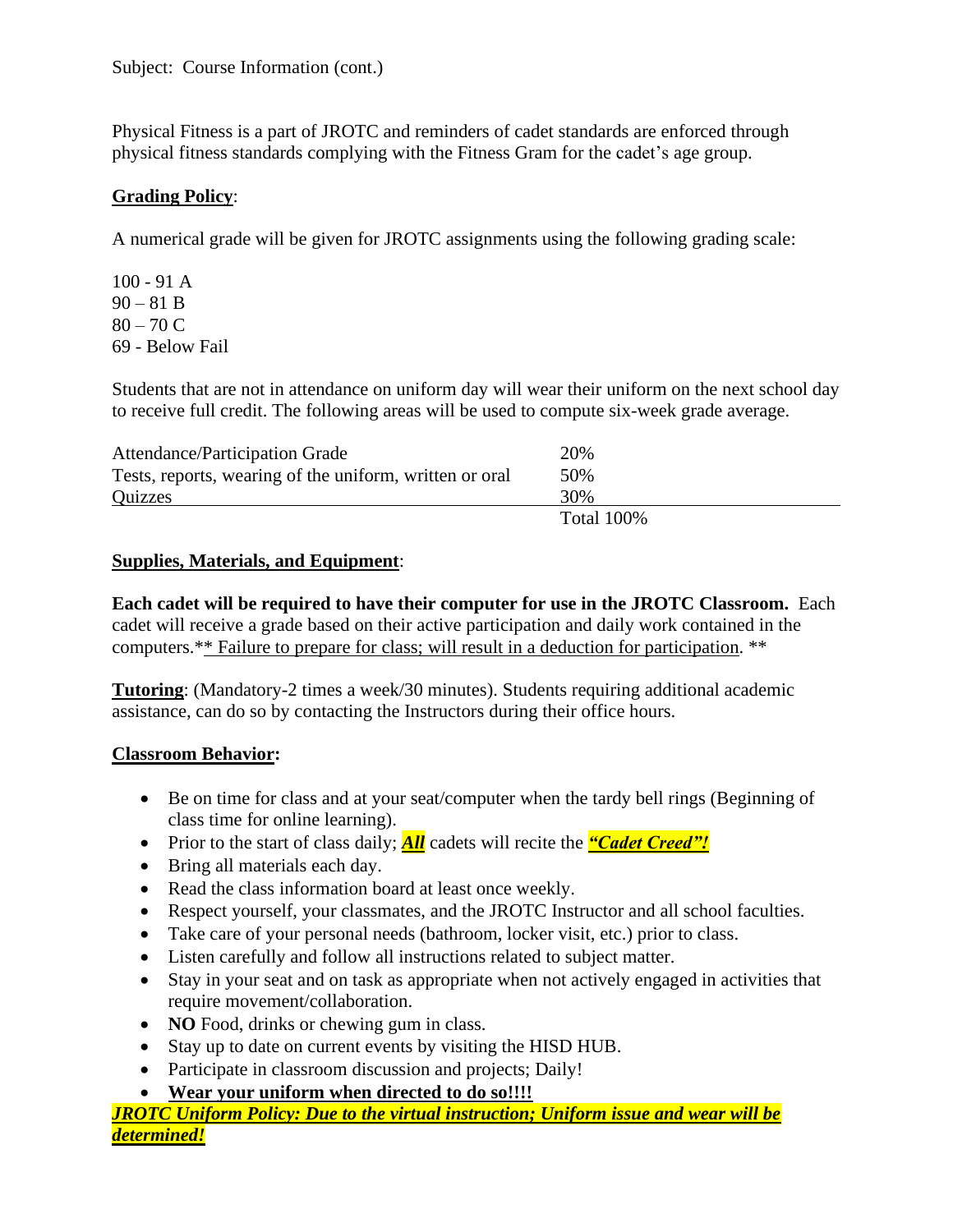To instill pride, respect, and responsibility in each Cadet, the following policy is established.

- I will wear my uniform on designated days.
- I will wear my uniform during my JROTC class period, but I understand that I will be required to wear the uniform **PROPERLY** throughout the entire school day.
- I will wear my uniform correctly always, with all appropriate awards, decorations, and devices. I will wear my uniform with pride, and always keep my uniform buttoned, shoes shined, and shirt tail tucked in. NO bulky items will be placed into my pockets, including my hands, except to retrieve an item.
- Maintenance is my responsibility and I will ensure my uniform is clean, pressed, and serviceable always.
- If I am absent on uniform day, I will wear my uniform on the day I return to school. I understand that my uniform grade is a test grade and must be made up in the same manner. Failure to wear my uniform will result in an unsatisfactory grade, reduction in grade and/or other disciplinary action. When wearing the uniform to make up for missed day, Cadet will wear the uniform the entire school day.
- While in uniform, I will not wear extreme hairstyles such as braids, pigtails, dog-ears, etc. I will style my hair so that it reflects an attractive tapered military appearance.
- If I am a female, I realize that I am authorized to wear a small oval gold, silver, or white pearl earring, only, one on each ear lobe. My nail polish, if worn, must be conservative in nature and in good taste. If I am male, I realize that I may not wear earrings or nail polish while in uniform.
- I understand that I am responsible to correctly hem the length of my trousers and that this will be done using needle and thread or hemming tape. I further realize those staples, pins, and other types of tape, or any other device(s) are not authorized and unacceptable and will result in a failing grade.
- I will always wear my uniform with pride.

## **JROTC Special Teams:**

Cadets that do not maintain a passing grade in all core subjects will not be allowed to participate on Special Teams. If a cadet is not allowed, due to grades, to participate they will not regain their position until the following six weeks grading period. Special Teams consist of:

- Armed Drill Team/Exhibition Team 12 to 16 Members M/F/Mixed
- Un-Armed Drill Team/Exhibition Team 12 to 16 Members, M/F/Mixed
- Armed Color Guard/Flag Folding Team 4 Members per team / 4 Members per team
- Rifle Marksmanship 4 Members per team; mixed
- Academic Team 4 Members (Written Test); 4 Members (Jeopardy); mixed.
- Athletic Team 4 Members (Male); 4 Members (Female) one or more teams each.
- Raiders Team 8-10 Members All Male/All Female or a Combination